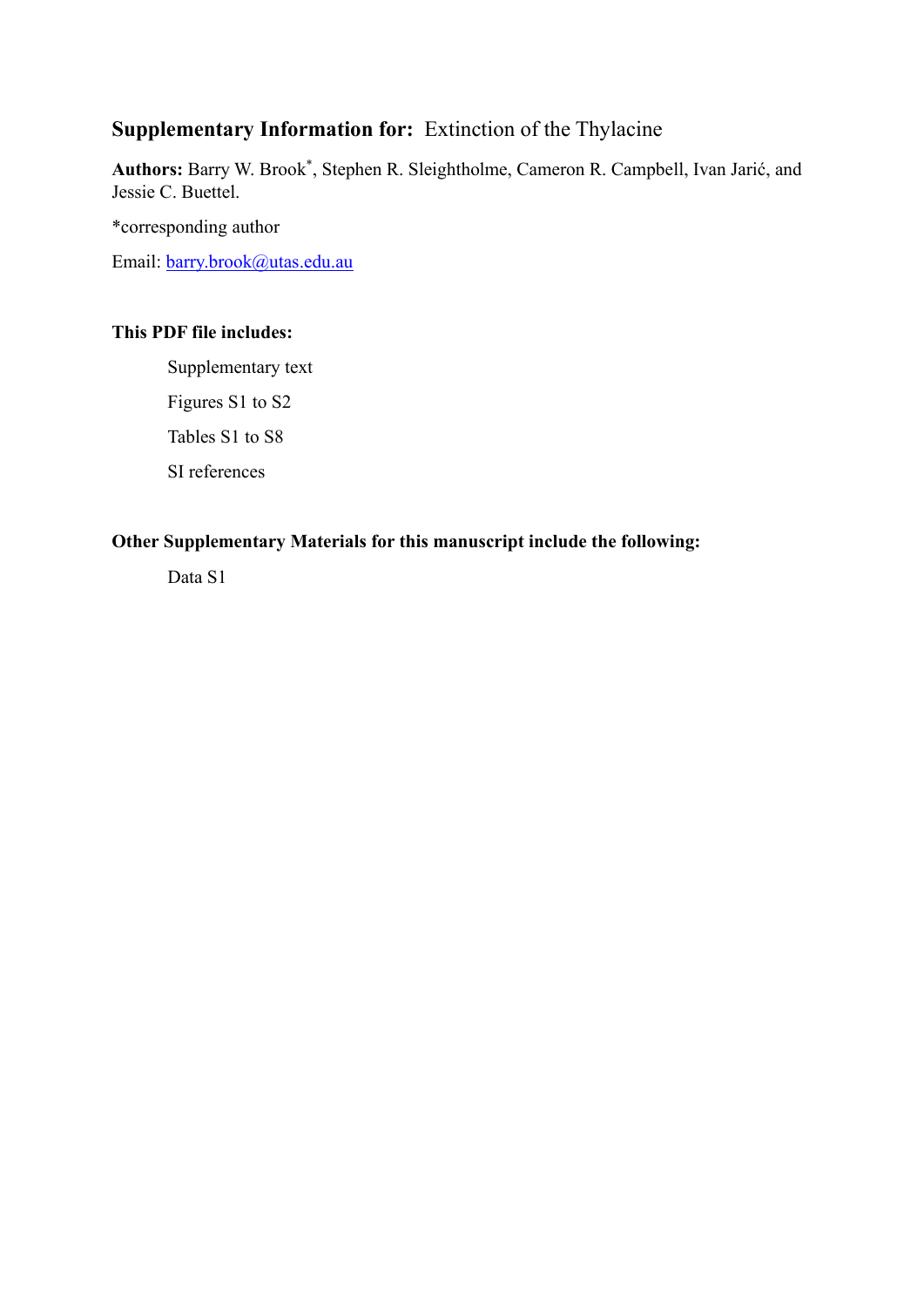#### **Supplementary Information Text**

#### **Historical Context of Thylacine Sightings**

The Thylacine was the largest living predatory marsupial following the extinction of most of the Sahul mammalian megafauna in the late Pleistocene (2). Much debate remains over exactly when the extinction occurred. Was it when the last individual died in the Hobart zoo in 1936? Or was it at some later unobserved date but before the present time? Or does the species persist through to the present day, yet remains cryptic and extraordinarily difficult to find?

In Tasmania, the Thylacine was known from the earliest days of settlement, although it was reported to be elusive (27). The original Tasmanians had coexisted with the Thylacine for over forty millennia prior and undertook limited hunting of the species (19). Following European colonisation starting in 1803, the native Tasmanians were displaced from the landscape by disease, persecution, and war, and in 1833 the last few hundred indigenous people were 'relocated' to Flinders Island. Meanwhile, in 1886 the Tasmanian government yielded to pressure from a small but vocal section of pastoralists and put a price on the Thylacine's head, paying £1 per adult and 10 shillings per young. After some delays, the first bounty was paid out in 1888 and the scheme ran until its termination in 1908, although payments continued to be made into 1909. The Van Diemen's Land Company's also ran a bounty scheme from 1830 until its termination in 1914, with a two-year hiatus from 1838–1840. A number of local bounties ran in concert.

By 1910, Thylacines were so rare that zoos offered substantial rewards for live specimens (1). Encounters in the wild occurred sporadically across much of Tasmania over the next few decades, but interactions between Thylacines and people were increasingly uncommon. Of the few animals subsequently captured, most were sent to Australian zoos or sold to overseas collections. Approximately 125 Thylacines were displayed in thirteen zoos from 1900 to 1936. Despite the relatively large monetary sums offered for their capture, few Thylacines were caught for the zoo trade after 1925. In 1930 the last confirmed shooting of a wild Thylacine occurred near Mawbanna (TTSRD record ID #109), and on 7th September 1936, the last absolutely verified live Thylacine—a male captured over five years earlier (#127)—died at the Hobart Zoo (14). And so, this unique, wolf-like carnivorous marsupial had been driven to near extinction by human persecution, after which small population processes apparently dealt the final blow. However, some researchers claim, through modelling and documentary analysis, that bounty hunting alone is insufficient to explain the Thylacine's demise, invoking disease or habitat loss as additional causes (3, 7, 28).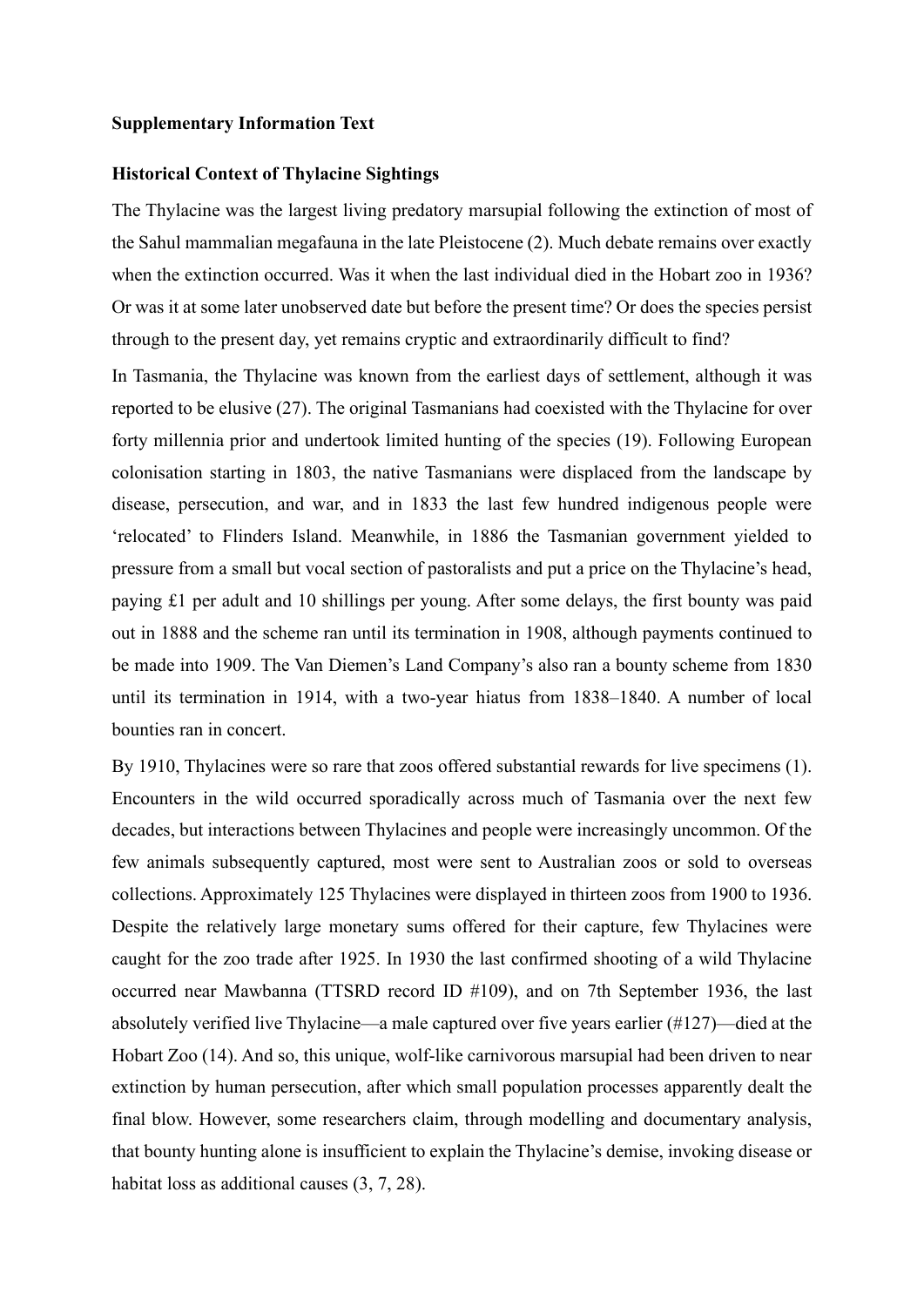Given this context, it is highly probable that the species persisted beyond the widely cited 1936 extinction date. The two leading authorities on the species (Guiler and Möeller) were also of this opinion. Even Nick Mooney, the Parks & Wildlife officer who was for decades responsible for collating and investigating Thylacine sightings, is on record as stating (in 2013) that the species persisted beyond the death of the last captive specimen:

"*As to the fate of those last 100 thylacines... my suggestion is they were fragmented into small groups, some of which just fizzled out like flags being brushed off a war game*" (29).

The sighting record and mean-time-of-extinction map (main paper, Figure 2a) closely reflect the distribution map in Sleightholme  $& \text{Campbell (4)}$ . At that point in time, the Thylacine seems to have been functionally extinct to the east of a line running from Launceston to Hobart. This is supported by documentary evidence from the time. In the 1920s and 1930s, Arthur Reid, the curator of Hobart Zoo, travelled the length of the east coast of Tasmania, trying to obtain Thylacines for the zoo, but was unable to do so. All the trappers he spoke to reported that they had not seen any Thylacines in years. *The Mercury* of the 15 May 1923 (p.8) reported on a meeting of the Royal Society of Tasmania in which Arthur Reid gave an account of a recent journey along the east coast of Tasmania to obtain animals for the zoo:

*"The whole journey, he said, occupied about 400 miles, and he went in and out of all the ports and townships as far as Musselroe, on the East Coast. He had been told that he would find enormous numbers of forester kangaroo, but he was very disgusted with the search, as they failed to bring home one. He saw very few wallaby, opossum, or kangaroo. During the whole of his travel, Mr Reid said he failed to see one Tasmanian marsupial wolf, which species, he said, must be extinct on the East Coast, and as they have not one at the Zoo, their only possibility of obtaining one was on the West Coast".*

Reid's comments are significant in that, after a journey of 400 miles (640 km), taking in all the east coast ports and towns, he neither observed a Thylacine, nor was offered the opportunity to purchase a specimen.

With reference to the possibility of a refuge population around Ben Lomond in the North East, Sleightholme & Campbell (4) state:

*"It now seems virtually certain that the thylacine became extinct, or functionally so, in the developed, eastern half of the state during the early 1920s. That said, there is some evidence to suggest that a relict population, probably numbering no more than a few individuals, survived in the area to the north of Ben Lomond into the early 1930s (Collins, [Mt. Direction,*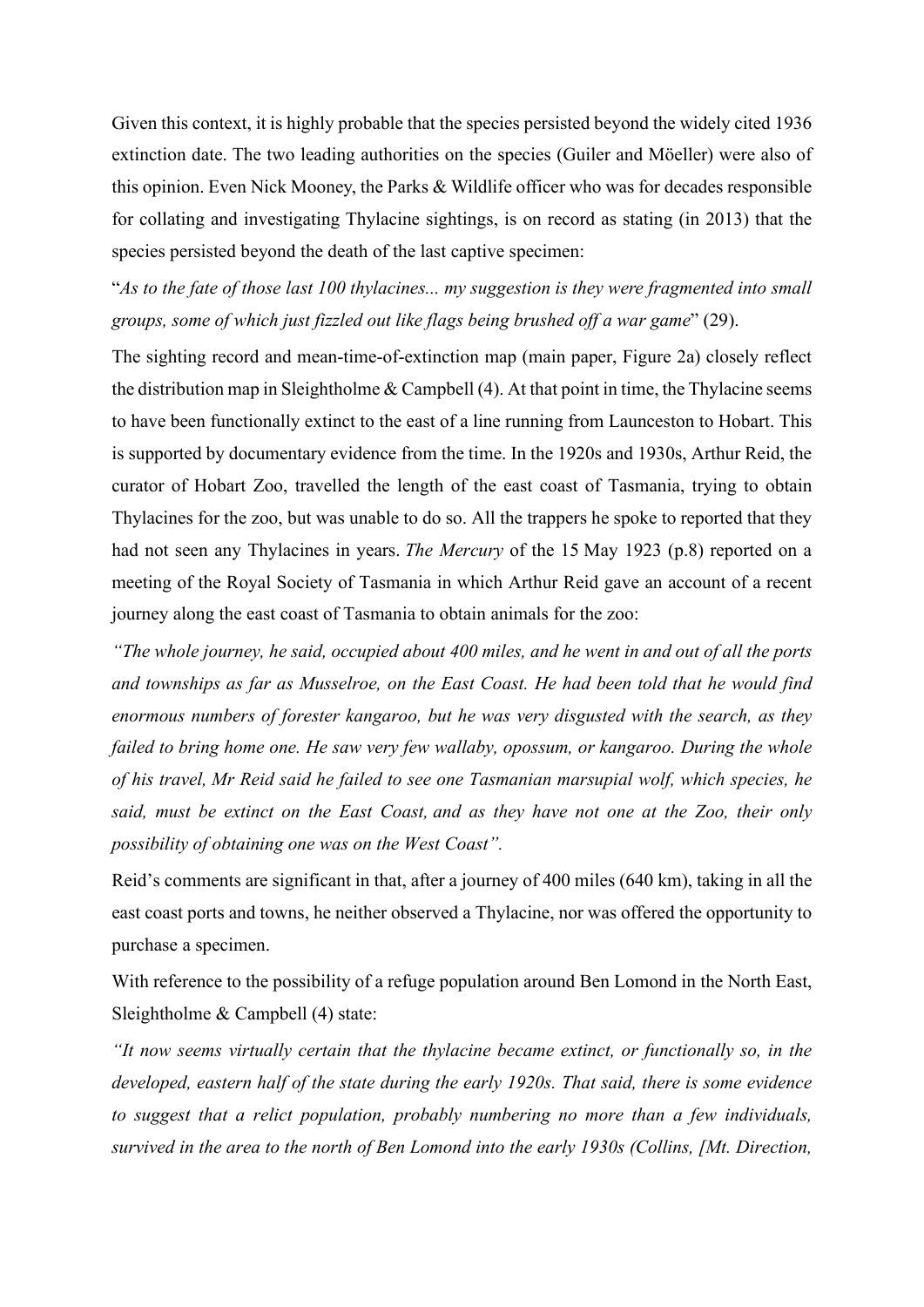# *1930], Lawes, [Cuckoo Valley near Mt. Stronach, 1930], Woods, [Ringarooma, 1934-5], and Peck, [Mt. Barrow, 1935-6])".*

It is worth noting that dating discrepancies and misidentifications may account for most of these alleged sightings, as all the reports were made retrospectively, many years after the sightings took place. For example, Collins dates his sighting with his recollection of seeing a tiger at the old Beaumaris Zoo: i.e., he states (see #117, attachment) "*around this time*", and gives the date as 1930, but his sighting was undoubtably earlier, as the zoo had moved to its new location on the Domain in 1921. Woods recalled seeing the eye reflection of what he thought was a tiger illuminated by his flashlight when inspecting snare lines at night. This sighting might be a simple case of misidentification. The fact that no kills or captures were recorded in the Ben Lomond area during the 1930s further weakens the north-eastern survival argument. That said, there are still wild corridors of bushland linking the central and south western parts of the state to the north east, so it is possible that migration of the relict population occurred along these natural corridors to account for later sightings.

Parks & Wildlife Tasmania certainly took the Mooney investigation (launched following the well-known Naarding sighting, #401) seriously, and stated so in their official report:

"*It was concluded that the search area was used at least irregularly by Thylacines up until Autumn 1982, but use had diminished due to increased disturbance to the point that detection of animals is not probable, despite large efforts. Unless the Thylacine observed in March 1982 by the service biologist was the last of the species, it must be accepted that Thylacines survive in a number of areas in Tasmania*".

With respect to the conclusions drawn by Griffith, Malley & Brown in 1972 (8), they state:

*"Having been into every likely corner of Tasmania, we appreciate how elusive a few Thylacines could be in that country. That we haven't found conclusive evidence of Thylacines does not necessarily indicate that they are extinct. Rather, it illustrates the enormity of our task. We are powerless to help Thylacines unless we can find them and assess their predicament: the alternative is that an uncertain case of extinction will become certain".*

One of the authors (SS) knows, from sight of his private correspondence with Professor Heinz Möeller, that Dr. Eric Guiler from the University of Tasmania—the leading expert on the species in the second half of the  $20<sup>th</sup>$  Century—was convinced that Thylacines still existed in the Arthur River area in 2002. Indeed, he was investigating a spate of recent sightings from this vicinity when he suffered his near fatal stroke. Further, the 1995-1997 Clarke related sightings, two of which [#937 & #1294] were rated by Parks & Wildlife as "*the most promising*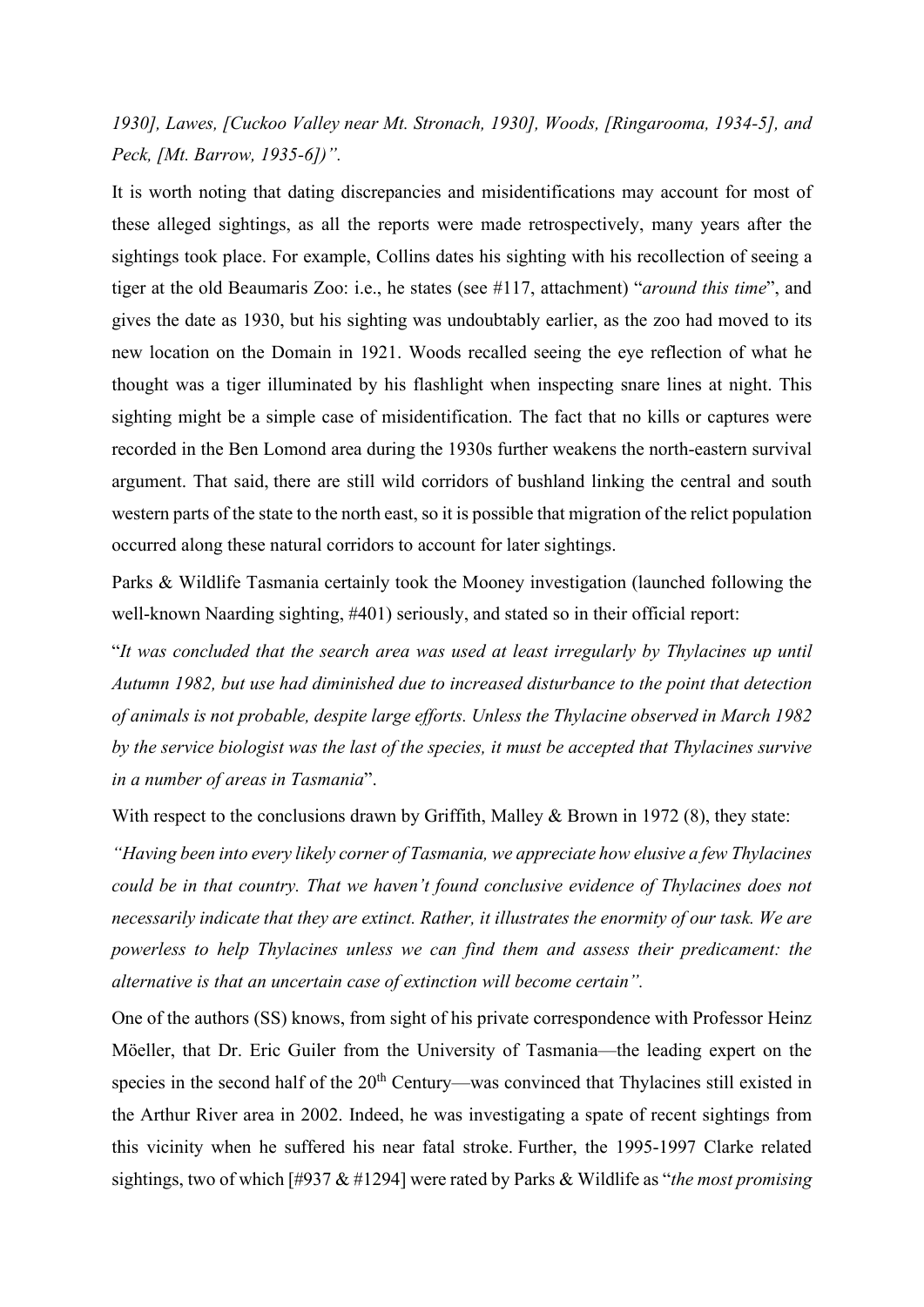*sightings in 10 to 20 years*", were located geographically in exactly the region where the current study (Fig. 2c,d) shows they should in the late 1990s. Even the National Museum of Australia (2019) states: *"Thylacines are functionally extinct which means that any remaining population is so small that the species no longer plays a significant role in the ecosystem".* Consequently, doubt exists.

Historically, the Thylacine ranged across Tasmania from the east to the west coasts. Guiler  $\&$ Godard (30) estimated that at the time of colonial settlement in 1803, the total Thylacine population would have numbered between 2000–4000 individuals. Concerns over the sudden decline in the Thylacine population at the beginning of the 20th century were expressed by many leading zoologists and naturalists of the day: Le Souëf (1907), Roberts (1909), Flynn (1914), Lord (1919), Pearson (1936), Fleay (1937) & Sharland (1938), leading to many searches and expeditions: Summers (1937), Fleming (1937), Fleming / Sharland (1938), Fleay (1945/1946), Guiler (1959; 1960; 1961; 1963-64 & 1980-81), Griffith, Malley & Brown (1968- 1972), Smith & Pyrke (1978-1980), Mooney (1982-1983) & Wright (1984). Many reported sightings in the 1940s and 1950s were made by multiple persons sighting the same animal, or by bushmen or farmers with first-hand knowledge of the Thylacine.

#### **What can the TTSRD compilation tell us about the Thylacine's extinction?**

A clear-eyed appraisal of the TTSRD records reveals no obvious qualitative difference between sightings made before and after 1936, when the last captive individual died. It is not clear, *prima facie*, that all post-1936 sightings can be summarily dismissed, given that many of the accounts (rated highly by authorities, and us in the TTSRD) hold up to careful scrutiny. With the compiled records of the TTSRD, we are in a unique position in being able to make comment—and for the first time undertake a rigorous analysis—on the extinction question. The most conservative approach to considering the Thylacine sighting record is to only evaluate confirmed records and reject all others. If we do this, the conclusion would be that the species last stronghold was in the north west of the state and that the final date of extinction was in the early 1930s. Less strictly, all records post-dating the last kill or capture must be considered possible, but uncertain. Logic says that the more time that has passed since the last confirmed record, the less likely *any* record is of being correct. Conversely, the most overtly liberal approach to these data is to assume that all sightings are valid. This leads to the naive conclusion that the species *must* continue to persist in remote Tasmania. Reality surely lies somewhere in between these two extremes. The question then arises, how best to treat these (majority of) uncertain records? Should this information be discarded on the basis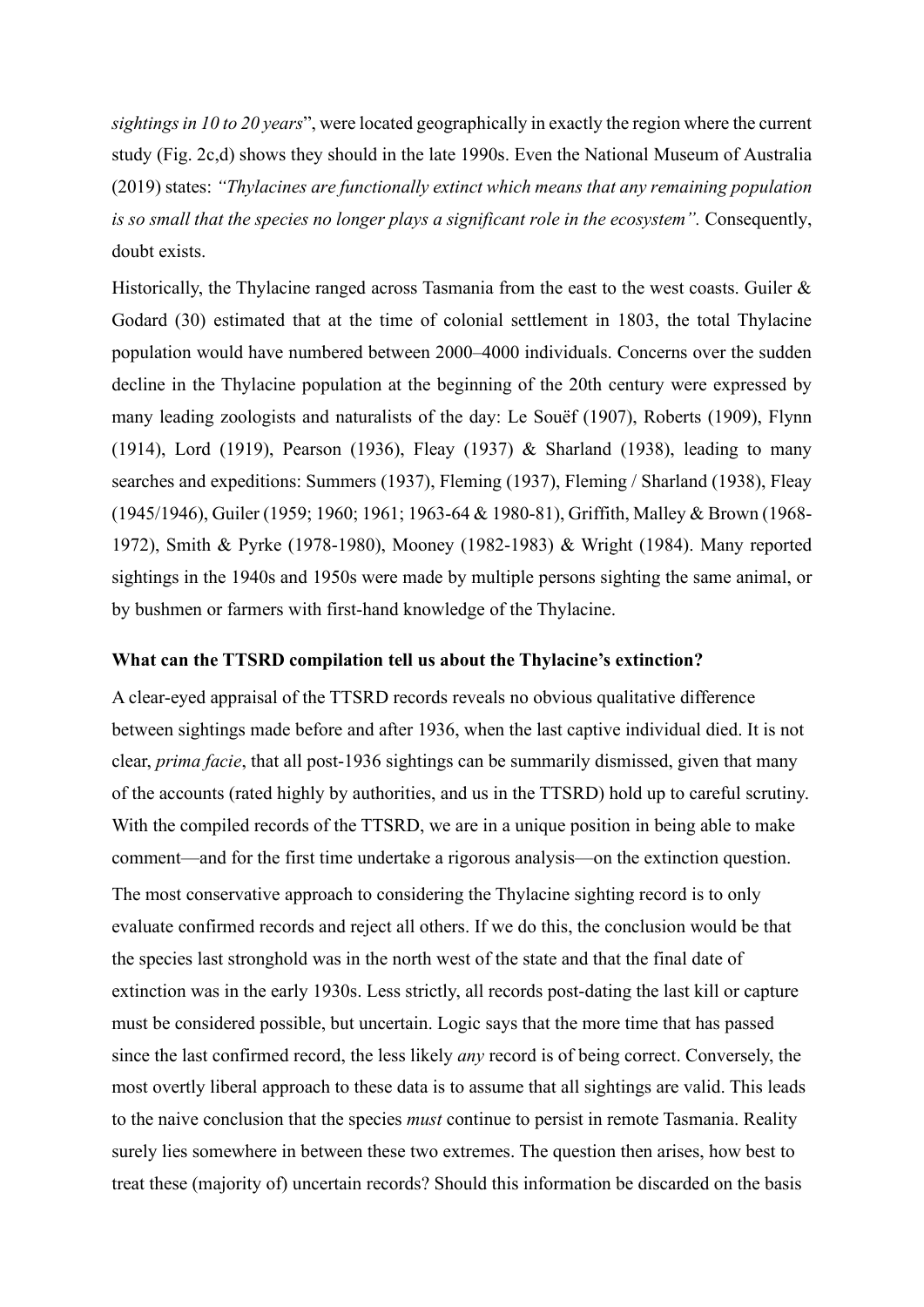of it not being absolutely verifiable, or can it be used probabilistically to make a stronger inference about the most likely date of extinction, or indeed whether there is any reasonable likelihood that the species continues to persist to the present day?

First, to the primary data. Tables S1 and S2 give a breakdown of sightings from 1910 onwards, broken down by type, class, and quality rating. Of the records with sufficient detail given, 376 were from along a road (96.8% of these were made from a vehicle), and 779 observations were reported by people undertaking activities within the bush (off-track, in the scrub). Most were made by a lone observer (66.1%) of single animals (85.0%) during the day (60.8%) at an estimated distance of less than 30 metres (85.0%). Yet a remarkable 24 sightings were made by groups of three or more people, which are difficult (albeit not impossible) to explain away as a group delusion.

Why then, has no scientifically verifiable evidence been presented on the Thylacine since the 1930s? In fact, unequivocal observations of numerous species ceased after their discovery (and apparent extinction date), often for decades or centuries until their eventual rediscovery<sup>31</sup>. For example, there was no verifiable evidence of the Leadbeater's possum (*Gymnobelideus leadbeateri*) for 94 years after it was believed to have become extinct. Similarly, there were no confirmed sightings of the bridled nail-tail wallaby (*Onychogalea fraenata*) between 1937 and 1973. The Takahe (*Porphyrio hochstetteri*) of New Zealand was considered extinct by 1898 and was only rediscovered in 1948. The Bermuda Petrel (*Pterodroma cahow*) was thought to have become extinct in the 1620s, but was rediscovered in 1951, over 300 years later. Other cases are detailed—along with an accompanying EDE analysis that accounts for certain and uncertain sightings—in Brook et al. (16). These examples clearly demonstrate that species can persist without verifiable evidence, especially if their habitat has not been intensively surveyed. As Baumsteiger & Moyle (32) note:

"*Determination of extinction can be surprisingly complicated. It is often difficult to say with certainty when the last individual is gone because most lineages are cryptic at small population sizes, making it difficult to determine 'no reasonable doubt'*".

Although Tasmania is geographically restricted, the island is large  $(68,401 \text{ km}^2)$  and much of the west, central and south-west regions are lightly populated or protected wilderness. Elsewhere, in response to a simple Bayesian model of extinction (9), we have offered a detailed exposition on why the 'supply' of physical specimens or live Thylacines in Tasmania might have ceased many years, or even decades, prior to its eventual extinction (11).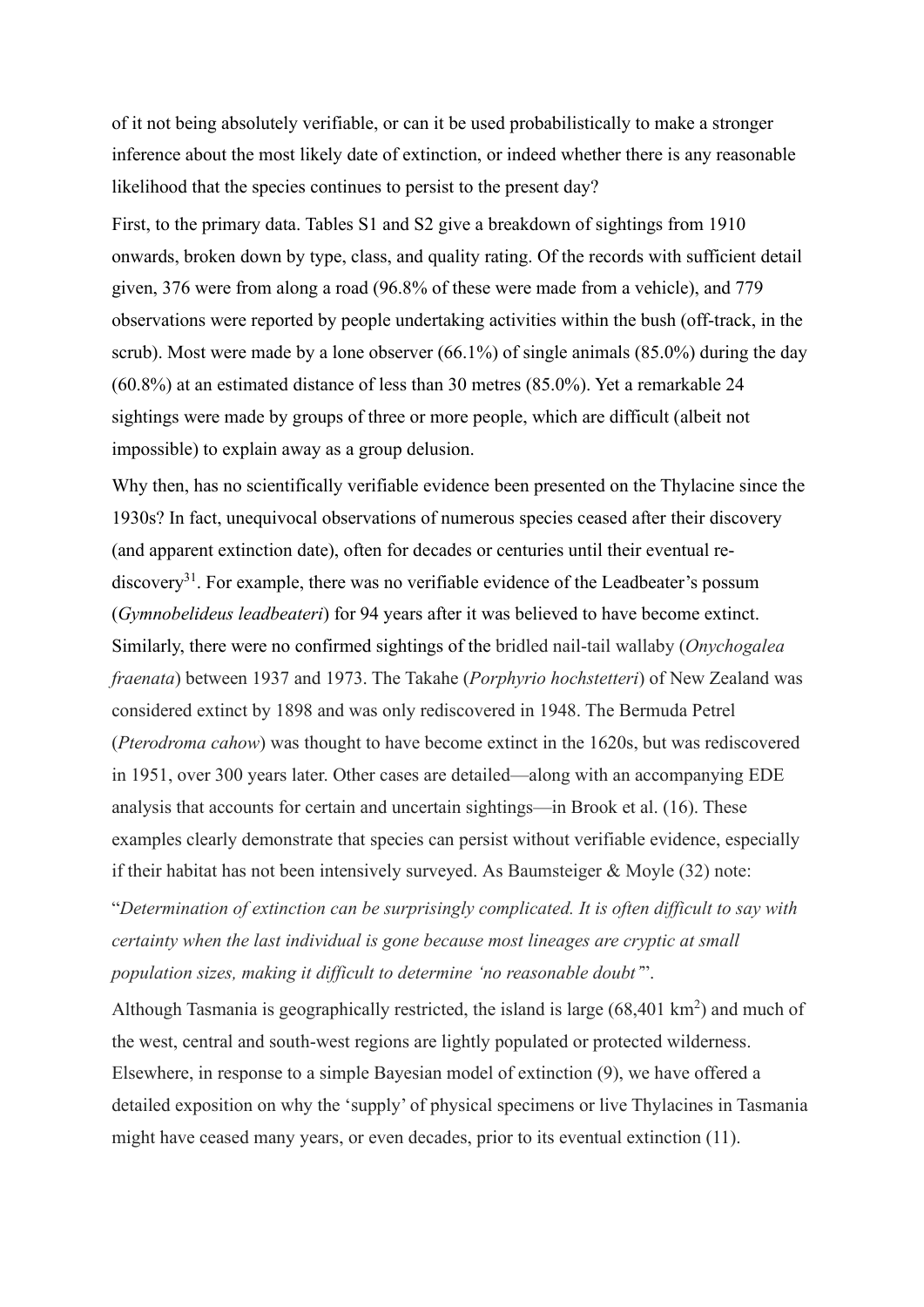From the perspective of modelling the TTSRD, one is obliged to form a default viewpoint and that determines the most appropriate EDE (extinction date estimator) model to use:

(i) The null hypothesis that the species persists, unless proven extinct (which is typically impossible, at least for cryptic species occupying large landscapes). In this case, the question the modelling must ask is: "**Given the sighting record, what is the (statistical) likelihood of failing to secure any** *absolute proof image or capture* **since 1931?**". In this case, one has no basis for assigning any sighting a probability of zero, although one could, in theory speculate (and model) trends (or even step changes) in these probabilities over time. The assumption of fixed sighting probabilities per class remains open to debate, but difficult to resolve. In this case, an inference method like that used in the main paper (16), which treats all observations probabilistically using a frequentist framework, will be most appropriate.

(ii) As an alternative hypothesis, one could assume that the species is extinct. The question then becomes: "**Given that the species went extinct but at some unknown date, what is the probability that any given sighting is correct?**". The question of interest here involves the time series of uncertain records after the last verified record. In the unknown period when the species was extant but unverified, the likelihood that a given observation was true will be some probability between 0 and 1. After extinction, it will be precisely 0. In this case, a Bayesian method like that of Solow & Beet (24) *might* be more informative, although as noted earlier, it has a strong tendency to upweight certain over uncertain records, as was the case for the simple modelling study by Carlson et al. (9), critiqued in detail in Brook et al. (11).

A philosophical exploration of the advantages and shortcomings of applying frequentist versus Bayesian paradigms for inferring extinction dates given a sighting record of certain and uncertain records, is given in the Supplementary Information of Brook et al. (16).

Further, under either viewpoint (where we define  $E =$  expert sightings and  $O =$  other observations), we might hypothesize that the E-type sightings would decline over time even with no change to the Thylacine population, because those considered most reliable were verified eye-witnesses of encounters with Thylacines in the early decades of the  $20<sup>th</sup>$  century; these people have aged and died over subsequent decades, and their memories faded. By contrast, we might expect O-type sightings to increase proportionally over time, because fewer observers closer to the present, other than wildlife scientists, can ever be considered experts, and as time passes, there is increasing notoriety in making a 'sighting'. For the alternative hypothesis (ii, above), for both E and O, there will be some background error rate (that might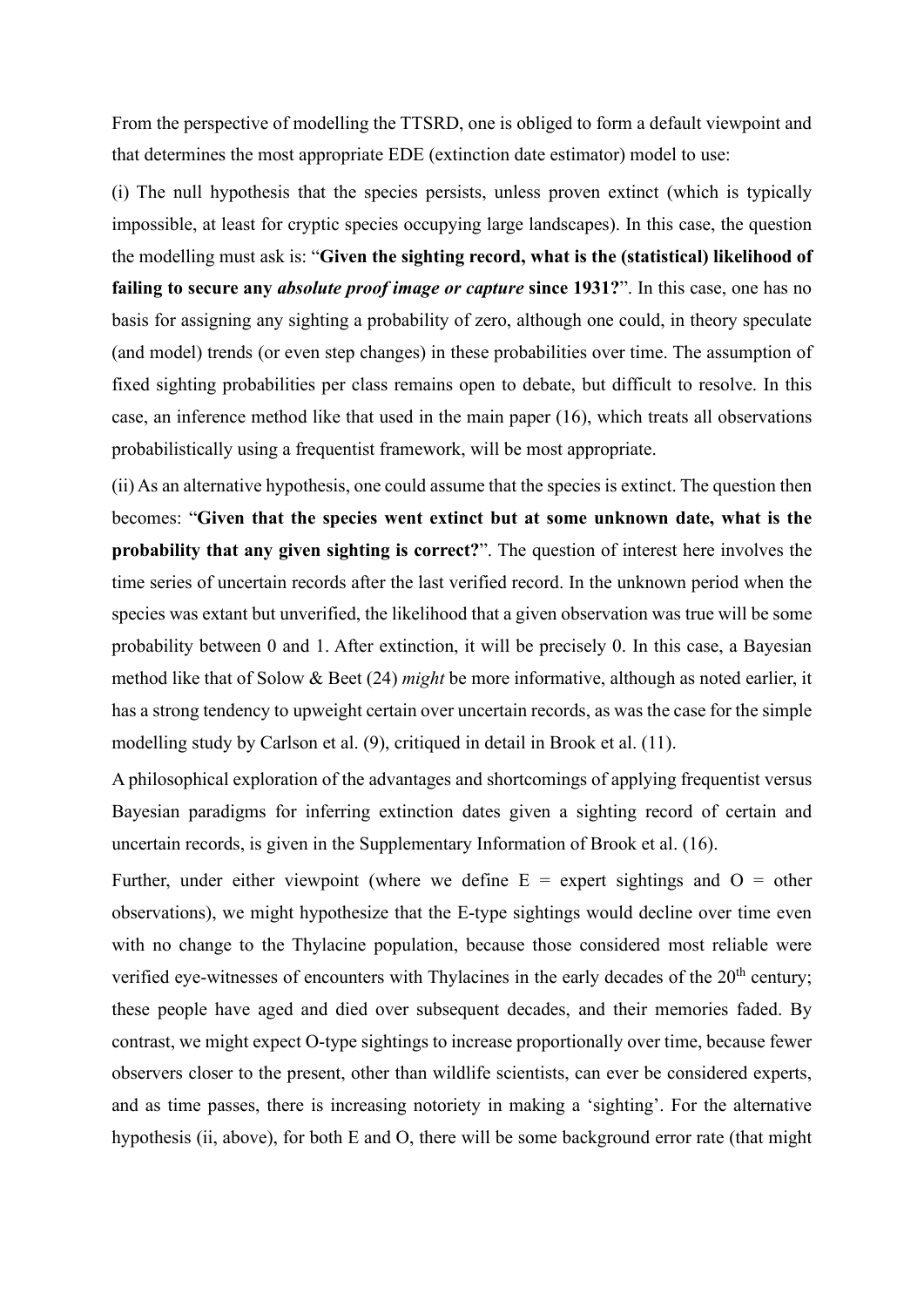be relatively time invariant, before and after extinction) and some true sighting rate (which is positive if the species persists, and zero after it goes extinct).

From a logical standpoint, what can be made of the high-quality sighting data that have continued to appear sporadically, where the witness (or witnesses) appears reliable and/or knowledgeable about the species, and stands to gain nothing from making the report? These include sightings made by bushmen (including fur trappers), farmers, forestry staff and police officers, all of which are unlikely to have made an error in identification. It is difficult, on the face of it, to exclude any of these *a priori*. A number of possible interpretations seem valid:

1) Extreme pessimism: the post-1936 reports were all wrong/false (i.e., all sightings were actually some combination of dogs, devils, quolls, cats, illusions or tall tales);

2) Extreme optimism: the reports were all correct (in this case we simply assess the full record without any attached probabilities and project onwards from the last sighting);

3) Ambivalence: some reports were correct, some mistakes (in this case, one needs to attach uncertainty to each record, based on the observer, the circumstances, and the overall quality of the report, as we have done in the analysis that accompanies the main paper);

4) Temporal ambivalence, then certainty after an uncertain date: the reports were a mix of correct and false sightings up until some undetermined time point, after which the species actually went extinct; thereafter, *all* subsequent records were, by definition, false.

In case 1, the interpretative task is straightforward. The time of extinction is assessed based only on the physical records, yielding a best-estimate date of 1935–1939 (see Table S8). This conclusion is insensitive to the EDE method used for inference. A Bayesian analysis using only a single record per year, graded as either certain or uncertain, yields a similar answer (9) with the consequence of effectively down weighting uncertain sightings to near zero (11).

In case 2, the latest TTSRD record graded as quality 4 or 5 (see Tables S1 and S4) was in 2018 (an O4, #1397), or 2014 (a S4, #429). Under this line of argument, the high-quality sighting record can be taken as a direct insight into persistence, with no need for an EDE. The conclusion, under this assumption, is that the species was extant within the last decade.

Case 3 is the one upon which we have focused analysis and discussion. The working hypothesis here is that the species remains extant (null hypothesis), and then 're-sampling with EDE methods (16) can be used to infer the likelihood of a temporal gap of any given length after the last accepted record (itself stochastic), given that the null hypothesis is true. We use this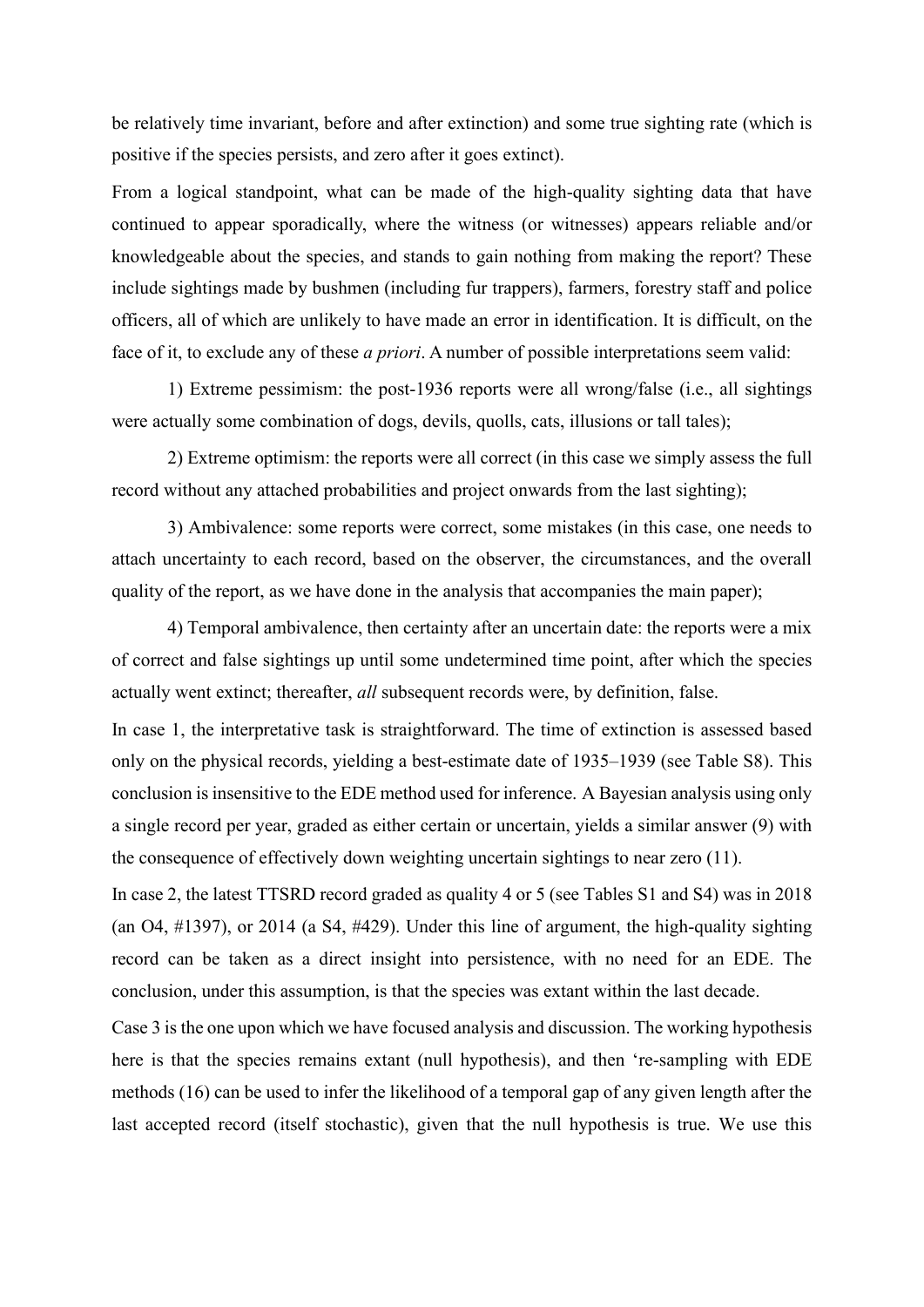approach to construct confidence intervals, and so to reject persistence beyond a given year (defined by the probabilities generated by the EDE model with uncertain records).

Case 4 is the most difficult to handle. One possibility is to seek to detect some pattern in the sightings records, so as to identify a switch point quantitatively, when the observational record went from being composed of a mix of correct and false sightings, to one in which all sightings were axiomatically false (after extinction). One approach is to undertake a 'stress test' of the EDE-with-uncertainty analysis, using extremely high rejection probabilities for individual sightings, such as the P(L) scenario shown in Table S3 and incorporated within Fig. 1c. Another is to include or exclude certain sighting types from the analysis and assess the impact on the inferred extinction year. This is shown in Table S5 (contrasted to Table 1b), and with bioregional breakdowns shown in Tables S6 and S7. The upshot of these analyses is that the conclusion of late survival of the Thylacine—to the end of the 20<sup>th</sup> Century or beginning of the  $21<sup>st</sup>$  Century—is robust to the quality of the sighting records that are used.

Time-series plots (Fig. S1 and S2) show a rise then fall in expert high-quality sightings over time, a similar but lagged response for non-expert high-quality sightings, and a peak then a relatively constant rate for lower-quality sightings. Our interpretation of this pattern is that extinction occurred sometime after 1985, when the frequencies decline for all types. Further to this point, within the TTSRD, there are 32 high-quality (S4/S5) sightings for the 1960s, 20 for the 1970s, 12 for the 1980s, 8 for the 1990s and 1 for the 2000s. Setting a probable extinction date too early (e.g., the 1960s) based on an arbitrary decision about when to reject all dates amounts to discounting many sightings made by experienced bushmen (Blacklow, Pursell, Summers, Blizzard, Blackwell, Williams, King, Porteus), as well as Naarding's 1982 sighting, and the Roberts sighting (#1374) which Mooney described as being "very credible".

In sum, this collective body of evidence and associated analyses indicates that the continued persistence of the Thylacine is unlikely—but possible—and that the true extinction year, if the species is indeed now extinct, occurred much later than the commonly held date of 1936.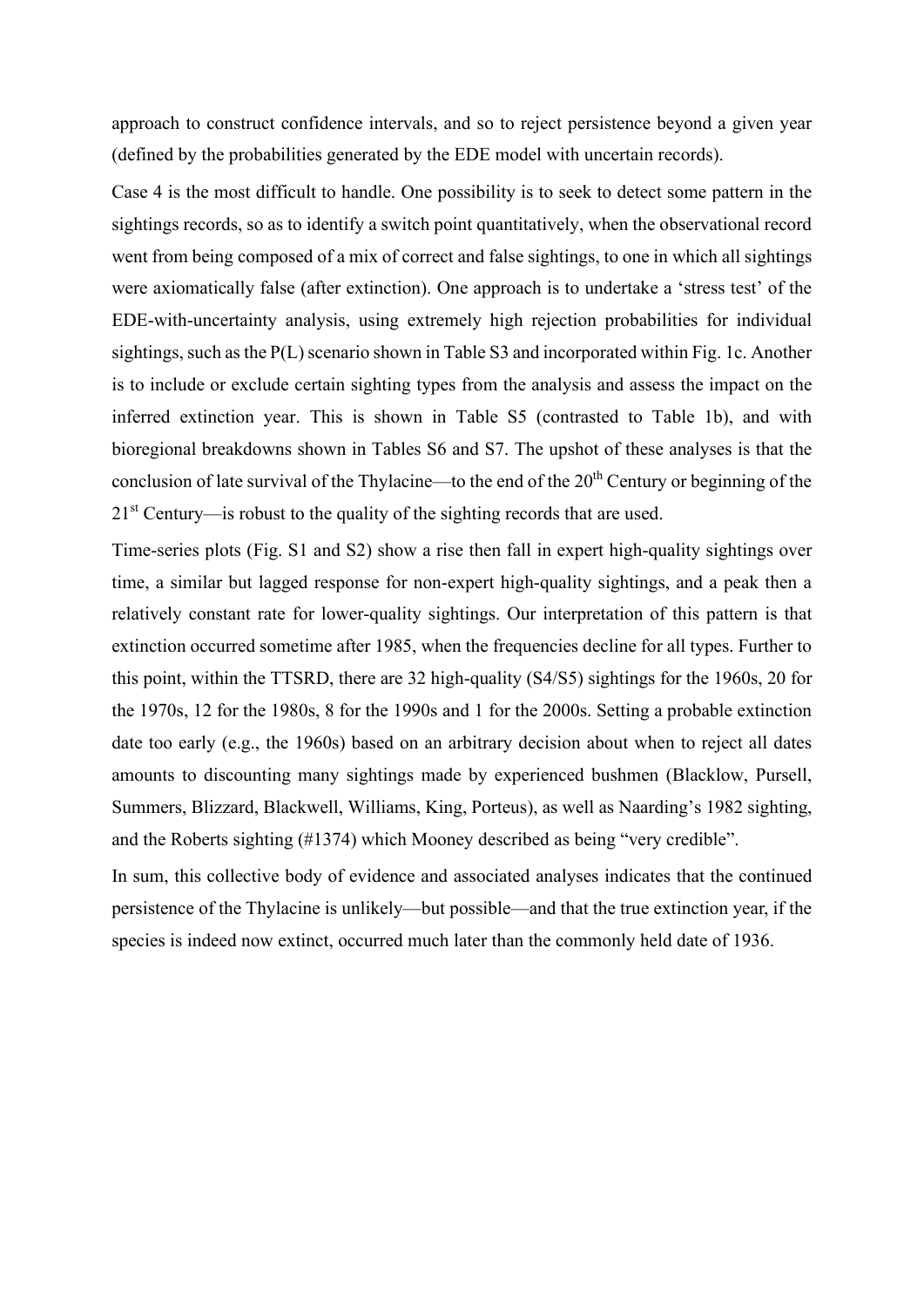#### **SI References**

- 1 Guiler, E. R. *Thylacine: The Tragedy of The Tasmanian Tiger*. (Oxford University Press, 1985).
- 2 Prowse, T. A. A., Johnson, C. N., Bradshaw, C. J. A. & Brook, B. W. An ecological regime shift resulting from disrupted predator-prey interactions in Holocene Australia. *Ecology* **95**, 693-702, doi:10.1890/13-0746.1 (2014).
- 3 Paddle, R. The thylacine's last straw: epidemic disease in a recent mammalian extinction. *Australian Zoologist* **36**, 75-92 (2012).
- 4 Sleightholme, S. R. & Campbell, C. R. A retrospective assessment of 20th century thylacine populations. *Australian Zoologist* **38**, 102-129, doi:10.7882/AZ.2015.023 (2016).
- 7 Bulte, E. H., Horan, R. D. & Shogren, J. F. Is the Tasmanian tiger extinct? A biological– economic re-evaluation. *Ecological Economics* **45**, 271-279, doi:10.1016/s0921- 8009(03)00076-4 (2003).
- 8 Griffith, J. Search for the Tasmanian tiger. *Natural History* **81**, 70 (1972).
- 9 Carlson, C. J., Bond, A. L. & Burgio, K. R. Estimating the extinction date of the thylacine with mixed certainty data. *Conservation Biology*, doi:10.1111/cobi.13037 (2017).
- 11 Brook, B. W., Sleightholme, S. R., Campbell, C. R. & Buettel, J. C. Deficiencies in estimating the extinction date of the thylacine with mixed certainty data. *Conservation Biology* **32**, 1195-1197, doi:10.1111/cobi.13186 (2018).
- 14 Sleightholme, S. R., Gordon, T. J. & Campbell, C. R. The Kaine capture questioning the history of the last Thylacine in captivity? *Australian Zoologist*, doi:10.7882/AZ.2019.032 (2019).
- 16 Brook, B. W., Buettel, J. C. & Jarić, I. A fast re-sampling method for using reliability ratings of sightings with extinction date estimators. *Ecology* **100**, e02787, doi:10.1002/ecy.2787 (2019).
- 24 Solow, A. R. & Beet, A. R. On uncertain sightings and inference about extinction. *Conservation Biology* **28**, 1119-1123, doi:10.1111/cobi.12309 (2014).
- 27 Jeffreys, C. H. *Geographical and descriptive delineations of the island of Van Diemen's Land*. (J.M. Richardson, 1820).
- 28 Haygarth, N. The myth of the dedicated thylacine hunter: stockman–hunter culture and the decline of the thylacine (Tasmanian tiger) in Tasmania during the late nineteenth and early twentieth centuries. *Tasmanian Historical Research Association* **64**, 30-45 (2017).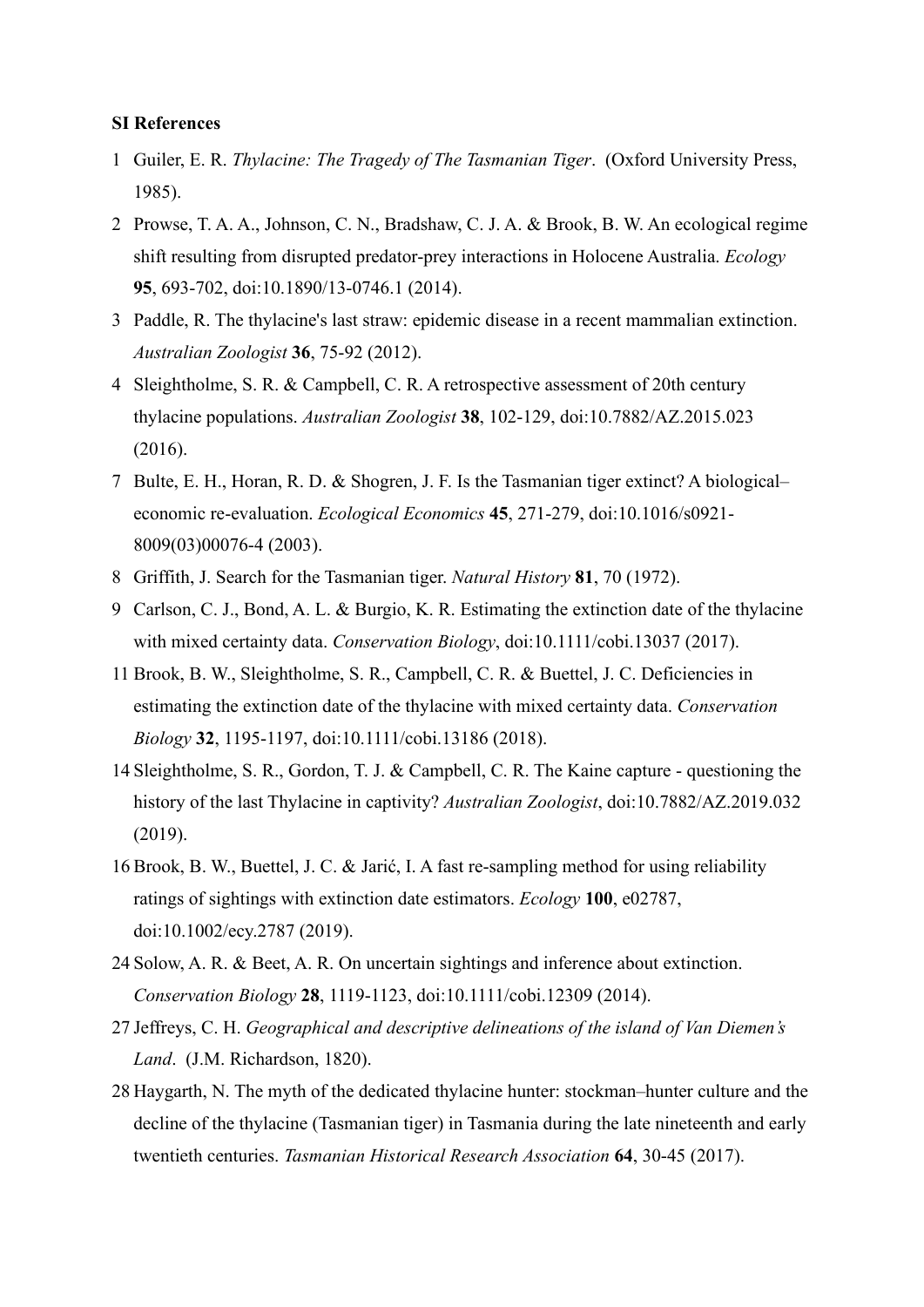- 29 Bevilacqua, S. Dreamers flesh out hopes that the thylacine still exists in Tasmania's wilderness. https://www.themercury.com.au/news/tasmania/dreamers-flesh-out-hopes-thatthe-thylacine-still-exists-in-tasmanias-wilderness/newsstory/d282f284b284a289a57573022f57573895d57573585d57573080b (2013).
- 30 Guiler, E. R. & Godard, P. *Tasmanian Tiger: A Lesson To Be Learnt*. (Abrolhos Publishing, 1998).
- 31 Scheffers, B. R., Yong, D. L., Harris, J. B. C., Giam, X. L. & Sodhi, N. S. The world's rediscovered species: back from the brink? *PLoS One* **6**, doi:10.1371/journal.pone.0022531 (2011).
- 32 Baumsteiger, J. & Moyle, P. B. Assessing extinction. *BioScience* **67**, 357-366, doi:10.1093/biosci/bix001 (2017).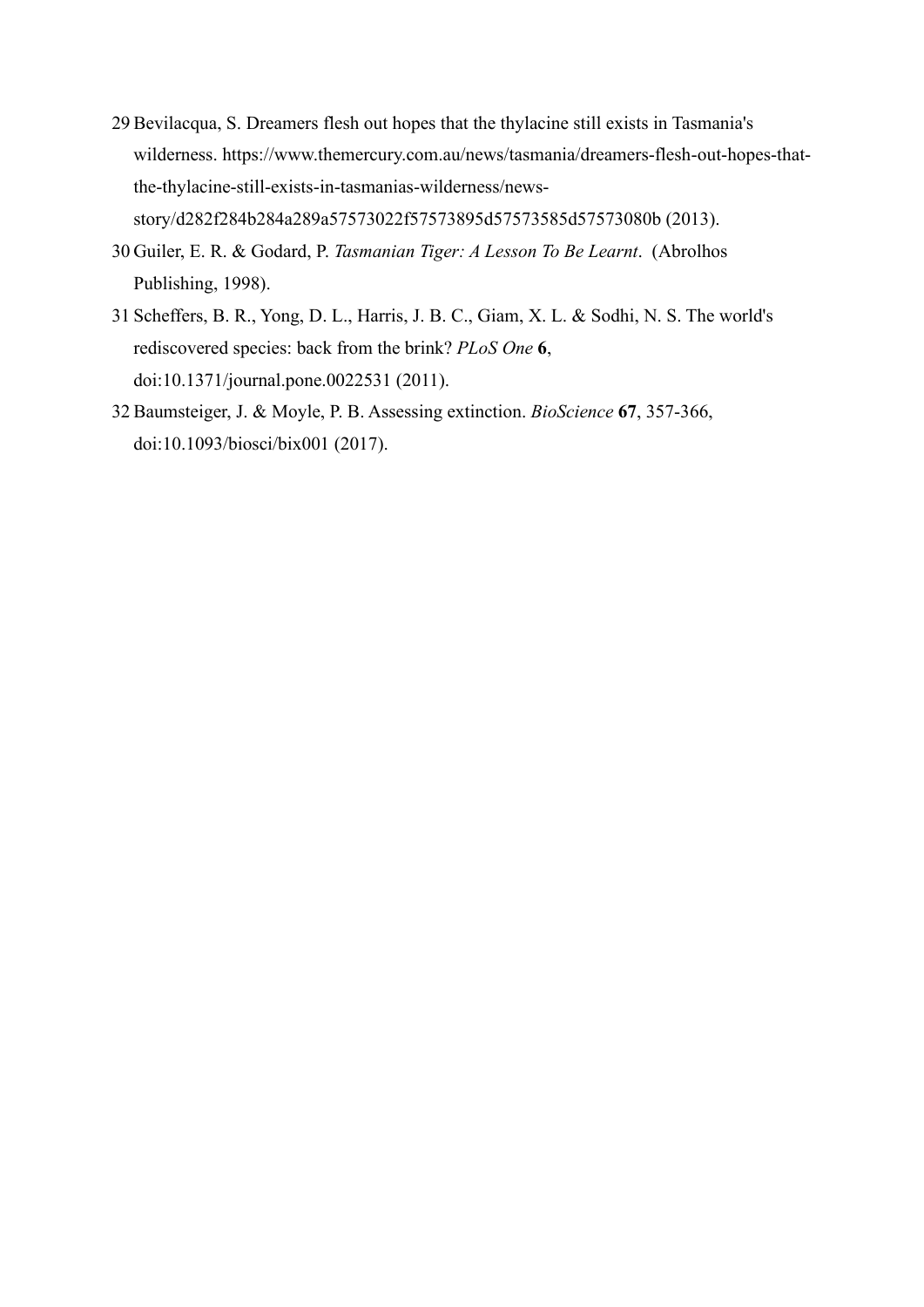**Table S1.** Frequency table of TTSRD records by type and quality. Physical and expert records were never rated as <3 quality.

| <b>Quality Rating</b> |     |     |     |           |           |                                                                           |
|-----------------------|-----|-----|-----|-----------|-----------|---------------------------------------------------------------------------|
| Type                  |     | 4   |     |           |           | <b>Description</b>                                                        |
| PS                    | 85  | 8   | 6   | <b>NA</b> | <b>NA</b> | Physical specimen (kill or capture, confirmed)                            |
| EО                    | 227 | 77  | 34  | <b>NA</b> | <b>NA</b> | Expert observation (sighting, or kill/capture with no confirmed specimen) |
| EI                    | 71  | 14  | 6   | NА        | NА        | Expert index (track, vocalisation, predation, den, etc.)                  |
| oo                    | 76  | 210 | 135 | 121       | 59        | Other observation (sighting, plus a few dubious claimed kills/captures)   |
| ΟI                    |     | 19  | 22  | 54        |           | Other index (track, vocalisation, predation, den, etc.)                   |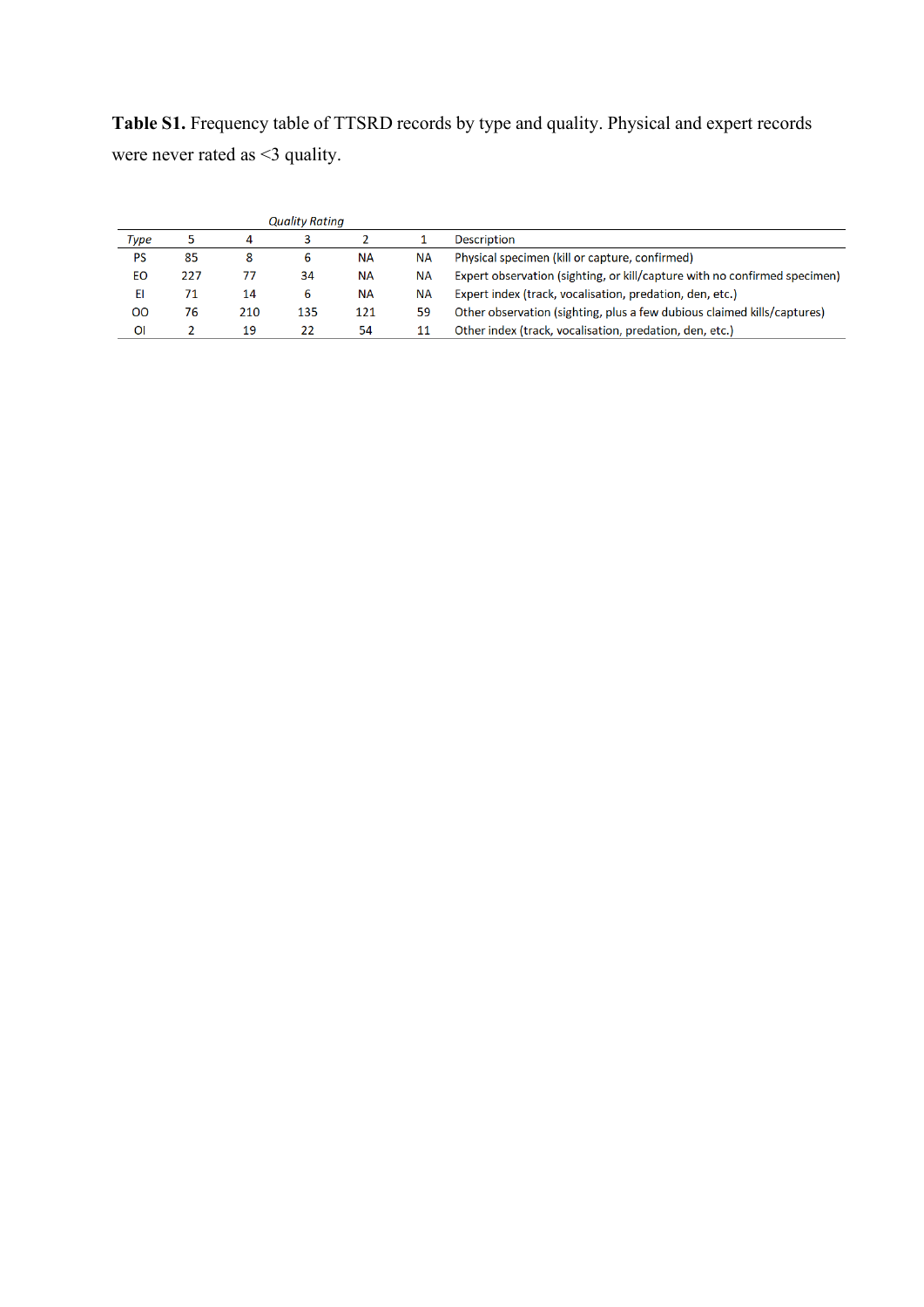**Table S2.** Frequency table of TTSRD records by sighting class.

| <b>Sighting Class</b>            | #   |
|----------------------------------|-----|
| Capture - confirmed (C)          | 66  |
| Kill - confirmed (K)             | 33  |
| Capture - unverified (C*)        | 28  |
| Kill - unverified (K*)           | 35  |
| Expert visual sighting (S)       | 282 |
| Expert indirect record (SI)      | 91  |
| Other visual sighting (O)        | 427 |
| Other indirect record (OI)       | 43  |
| Other low-quality visual (O*)    | 167 |
| Other low-quality indirect (O*I) | 65  |
|                                  |     |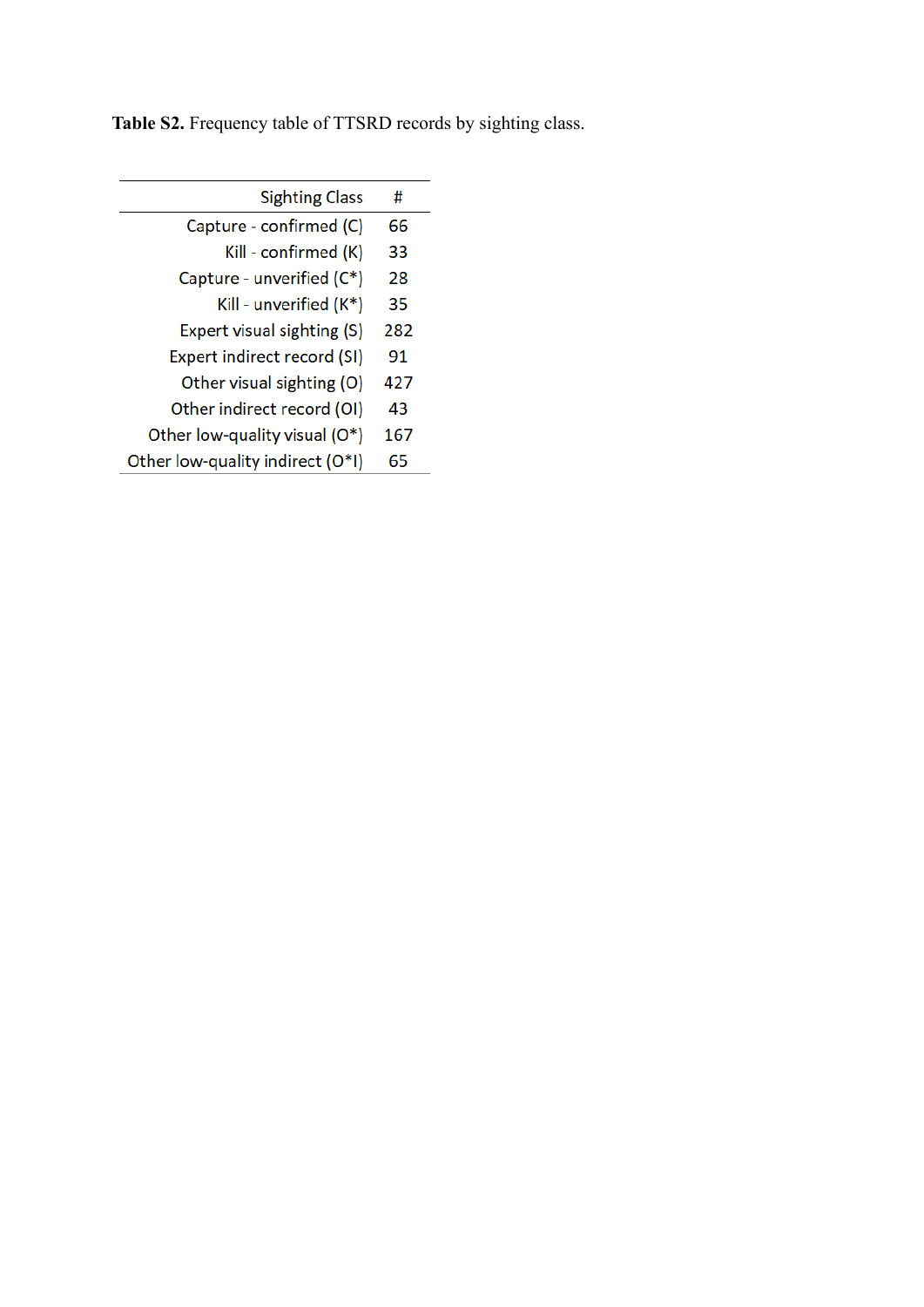**Table S3.** Relative probability (P) weightings of records by type (PS = physical specimen, EO = expert observation, EI = Expert indicator of presence, OO = other observation, OI = other indicator), for the low (L), default (D) and high (H) scenarios.

| Type | P(L)  | P(D) | P(H) |
|------|-------|------|------|
| PS   | 1     | 1    | 1    |
| EO   | 0.05  | 0.25 | 0.5  |
| FI   | 0.01  | 0.1  | 0.2  |
| OΟ   | 0.005 | 0.05 | 0    |
| OI   | 0.001 | 0.01 | 0    |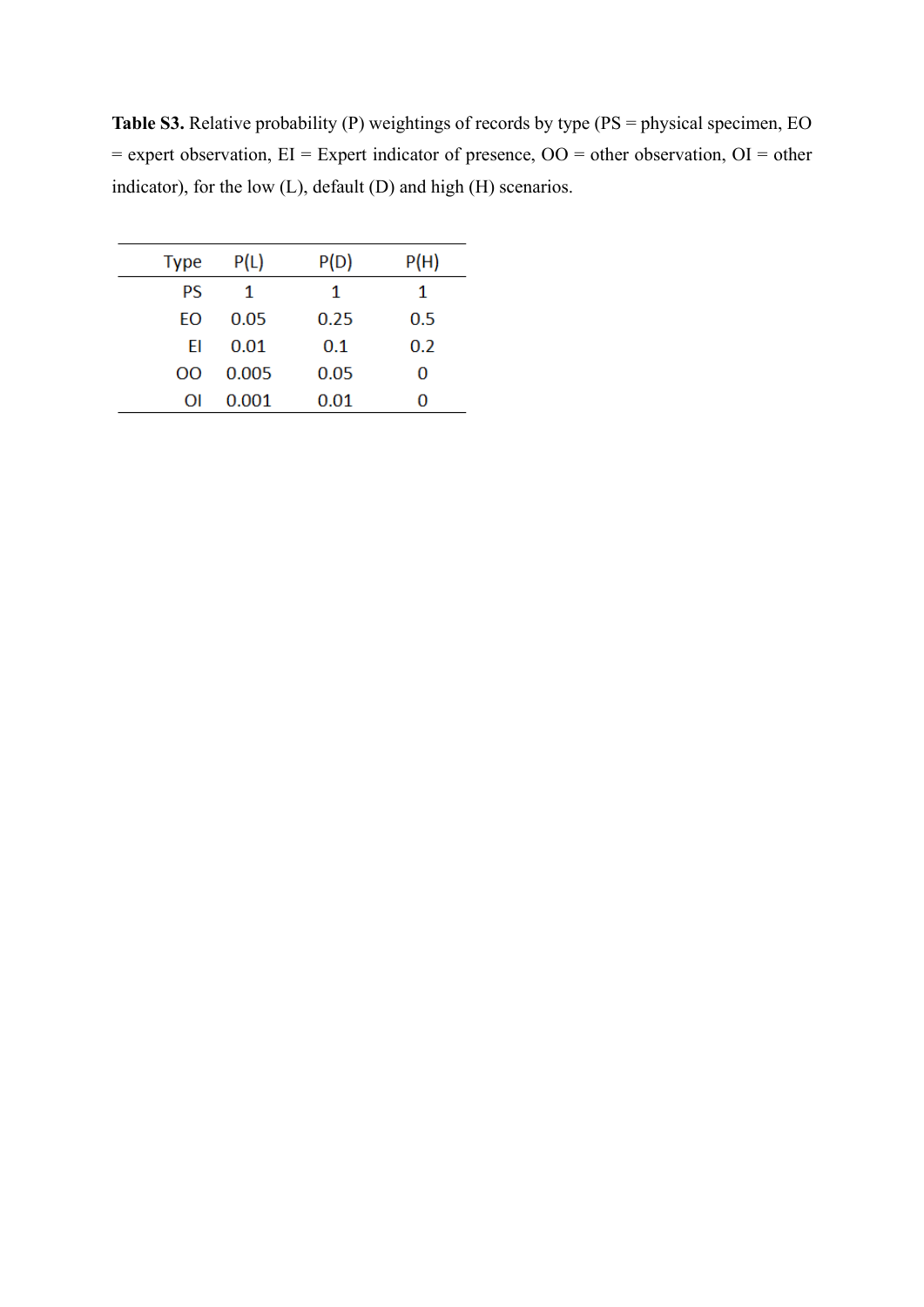Table S4. Probability multipliers (P<sub>mult</sub>) on the record weightings given in Table S3, depending on the quality rating (QR) of the observation. For example, a record of  $QR = 5$  (highest quality) is unaltered, whereas a  $QR = 1$  has only 20 % of the weighting.

| QR | $P_{mult}$ |
|----|------------|
| 5  | 1          |
| 4  | 0.8        |
| 3  | 0.6        |
| 2  | 0.4        |
| 1  | 0.2        |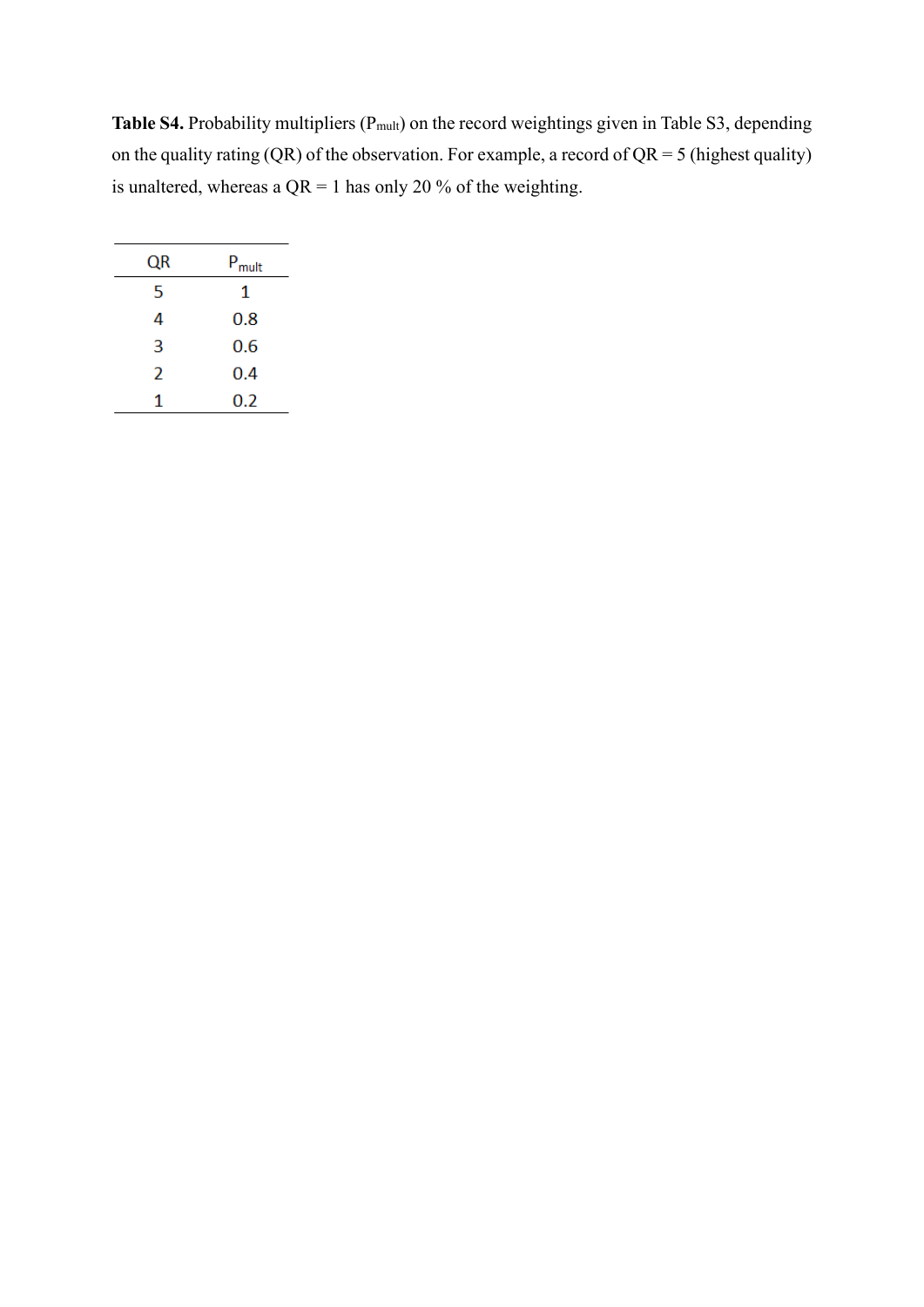**Table S5**. Scenarios for the date of extinction of the Thylacine in Tasmania. As per Table 1b (main paper), except based on all sightings rather than physical specimens and expert sightings only.

|                                |     | McInerny et al. 2006 |           |         | Roberts & Solow 2003 |           |         |
|--------------------------------|-----|----------------------|-----------|---------|----------------------|-----------|---------|
| Scenario                       | n   | <b>MTE</b>           | 95% CI    | PE-2020 | <b>MTE</b>           | 95% CI    | PE-2020 |
| Bioregional (all record types) |     |                      |           |         |                      |           |         |
| South-East 135                 |     | 1996                 | 1969-2021 | 0.952   | 2016                 | 1976-2074 | 0.643   |
| North-East                     | 245 | 1998                 | 1974–2022 | 0.951   | 2005                 | 1975-2039 | 0.886   |
| North-West                     | 331 | 1998                 | 1980-2017 | >0.999  | 2007                 | 1985-2034 | 0.903   |
| West / World Heritage Area 516 |     | 2008                 | 1989–2020 | 0.935   | 2016                 | 1993-2032 | 0.602   |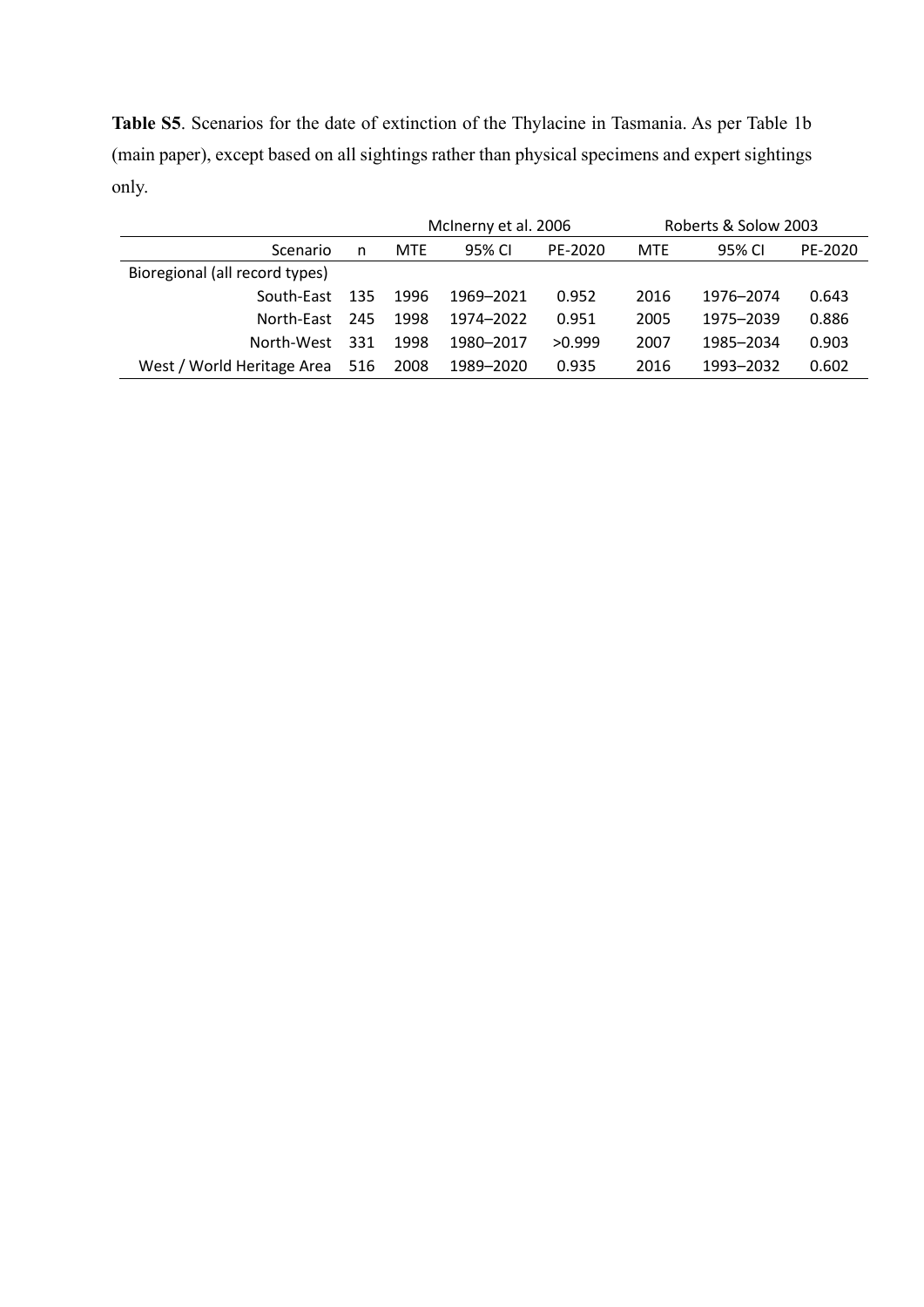**Table S6**. Extinction date inference from the OLE model for individual bioregions, based on the combination of physical specimens and expert-sighting records.

| <b>IBRA</b>              | n   | <b>MTE</b> | 95% CI    |
|--------------------------|-----|------------|-----------|
| <b>Furneaux</b>          | 11  | 1979       | 1962-2023 |
| <b>Central Highlands</b> | 61  | 1985       | 1963-2008 |
| King                     | 109 | 1992       | 1967-2006 |
| Ben Lomond               | 57  | 1996       | 1972-2026 |
| Southern Ranges          | 82  | 1998       | 1956-2023 |
| Northern Slopes          | 58  | 2005       | 1964-2033 |
| West                     | 121 | 2012       | 1970-2045 |
| South East               | 16  | 2035       | 1921-2280 |
| <b>Northern Midlands</b> | 8   | 2069       | 1929-2310 |
| IBRA median              | 58  | 1998       | 1963-2026 |
| Tasmania-wide            | 528 | 2007       | 1988-2024 |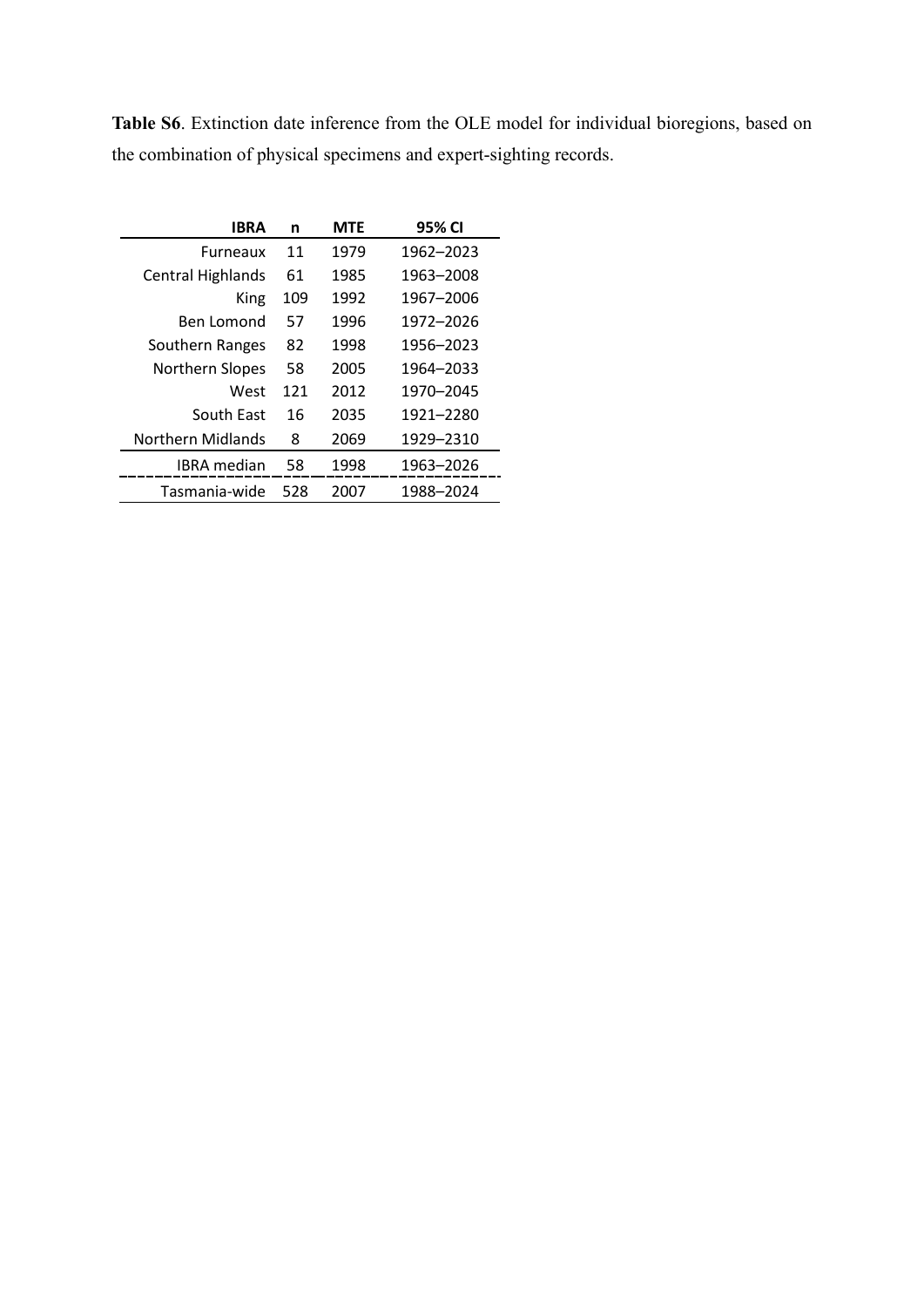| <b>IBRA</b>              | n    | <b>MTE</b> | 95% CI    |
|--------------------------|------|------------|-----------|
| King                     | 194  | 2002       | 1975-2032 |
| <b>Central Highlands</b> | 141  | 2003       | 1971-2047 |
| Ben Lomond               | 191  | 2005       | 1975-2044 |
| Southern Ranges          | 139  | 2008       | 1967-2052 |
| <b>Northern Slopes</b>   | 137  | 2008       | 1977-2042 |
| West                     | 236  | 2016       | 1985-2040 |
| South East               | 84   | 2023       | 1969-2197 |
| <b>Furneaux</b>          | 54   | 2028       | 1965-2239 |
| <b>Northern Midlands</b> | 51   | 2104       | 1946-2716 |
| <b>IBRA</b> median       | 139  | 2008       | 1971-2047 |
| Tasmania-wide            | 1237 | 2016       | 1999-2026 |

**Table S7**. Extinction date inference from the OLE model for individual bioregions, based on all available records.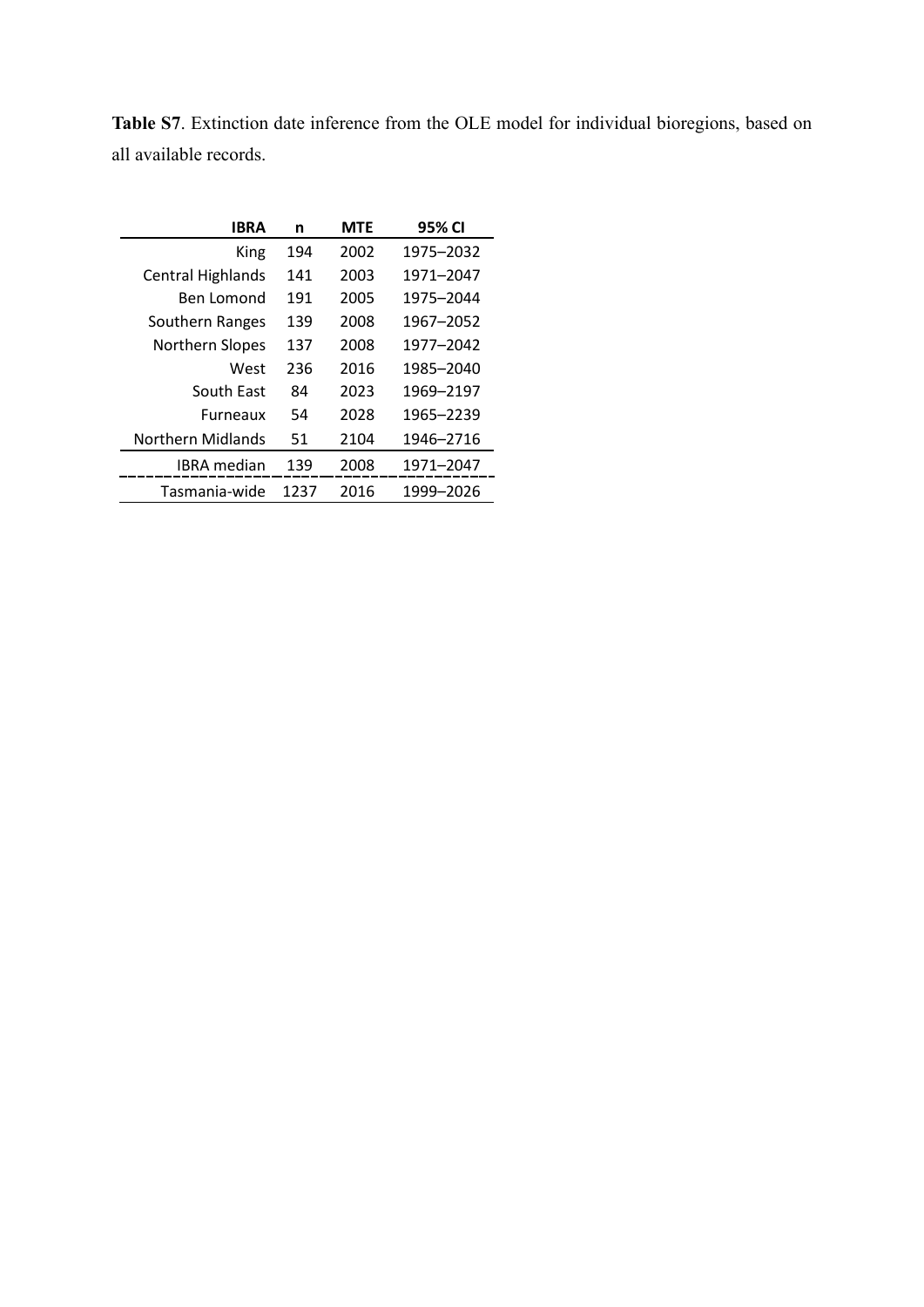| <b>IBRA</b>              | n  | <b>MTE</b> | 95% CI    |
|--------------------------|----|------------|-----------|
| Northern Midlands        | 2  | 1918       | 1912-1919 |
| South East               | 5  | 1925       | 1921-1940 |
| King                     | 36 | 1932       | 1932-1932 |
| <b>Ben Lomond</b>        | 8  | 1934       | MTE only  |
| <b>Central Highlands</b> | 6  | 1934       | MTE only  |
| <b>Northern Slopes</b>   | 14 | 1935       | MTE only  |
| West                     | 13 | 1938       | 1936-1937 |
| Southern Ranges          | 16 | 1941       | 1934-1942 |
| <b>Furneaux</b>          | 0  | NА         | ΝA        |
| <b>IBRA</b> maximum      | ΝA | 1941       | 1936-1942 |
| Tasmania-wide            | 99 | 1939       | 1935–1939 |

**Table S8**. Extinction date inference from the OLE model for individual bioregions, based on physical specimens only.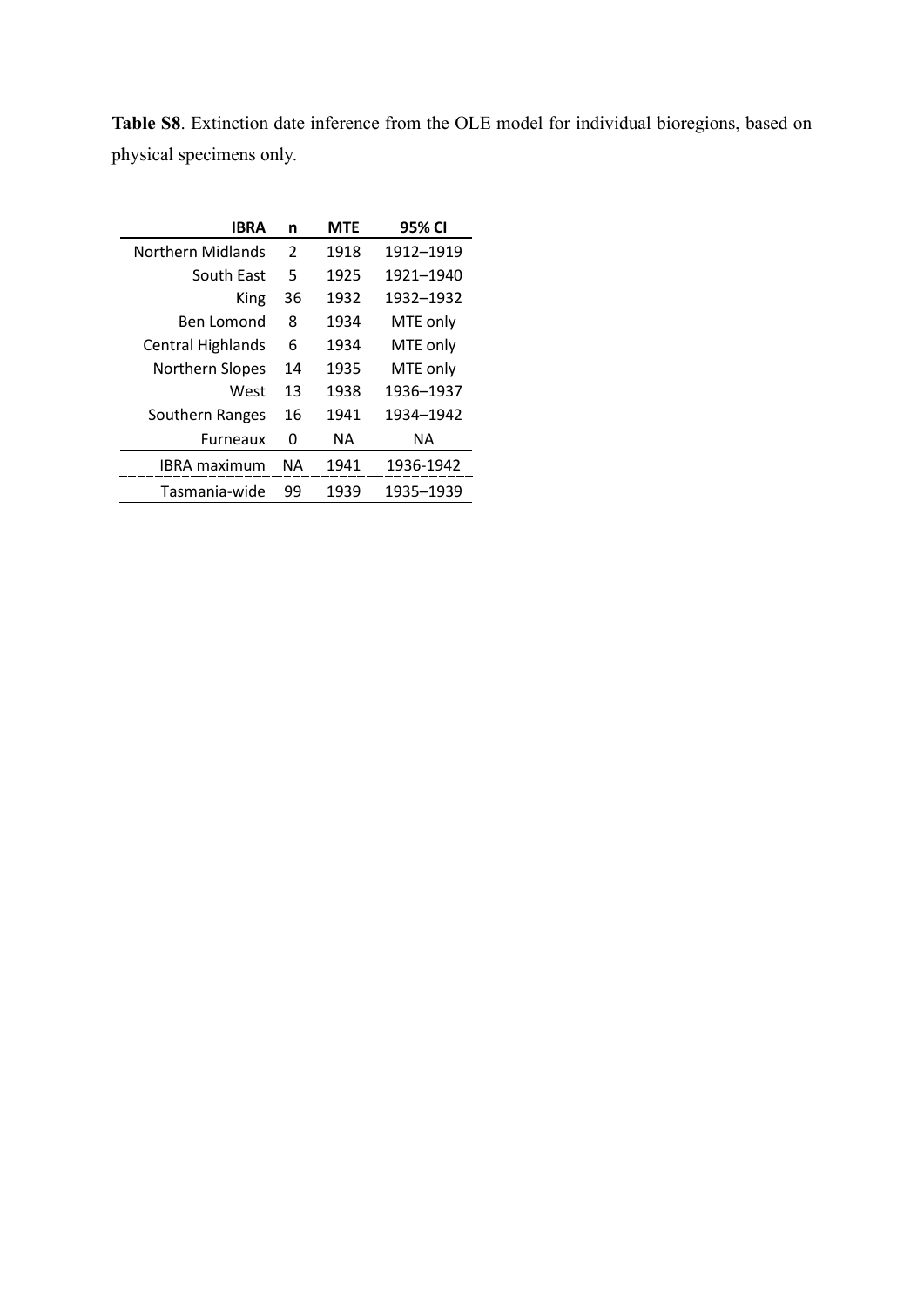

**Fig. S1**. Time series of Thylacine sightings in Tasmania, tallied by year, from 1910 through to 2019, and categorised as high quality (rating 4-5) for experts (blue) and non-experts (green), and all other sightings, rated 1-3 (red). The lines, separated by colour, are *loess* model fits (local polynomial regression smoother, with span =  $0.75$  and degree = 2).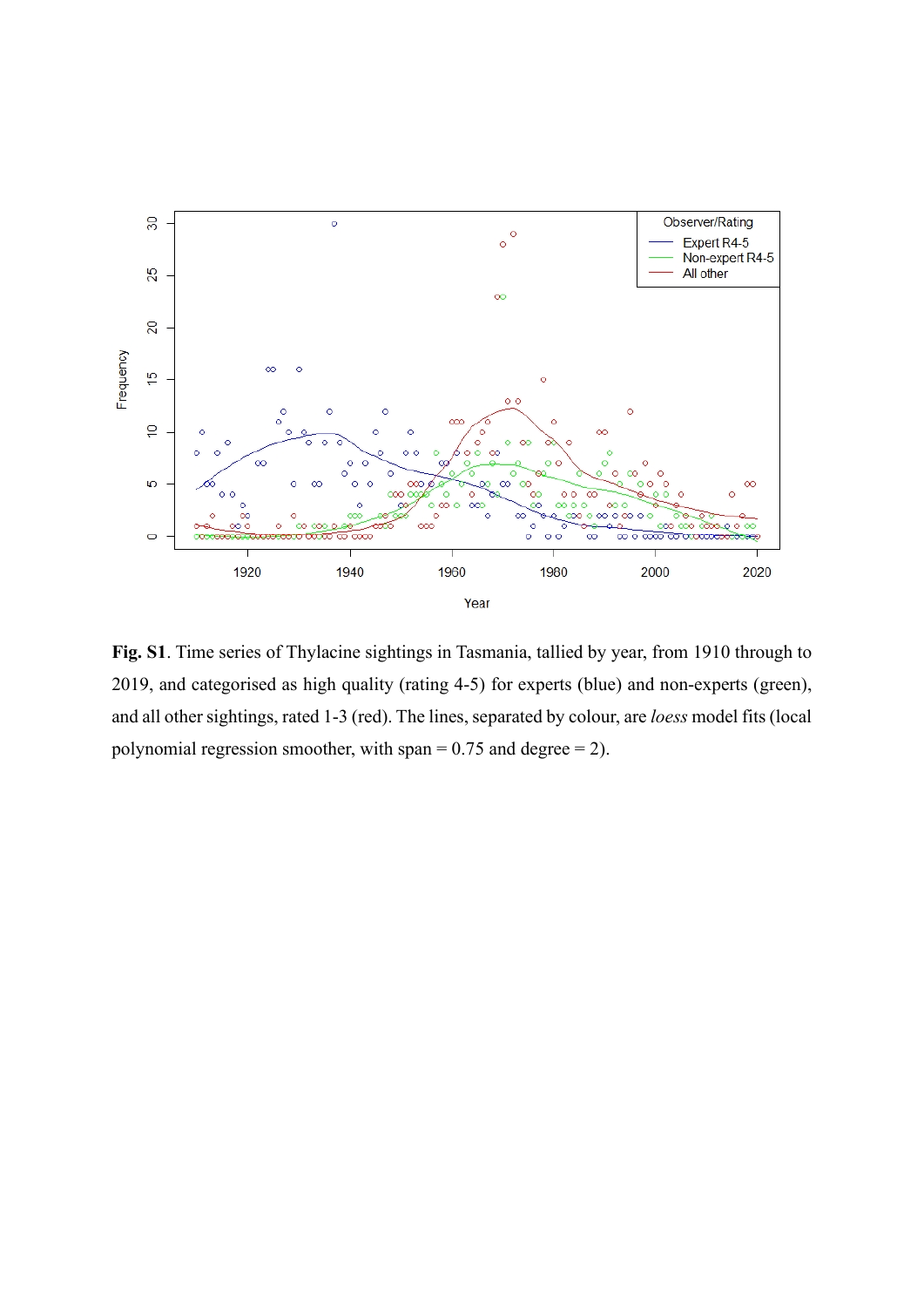

**Fig. S2**. Time series of Thylacine sightings in Tasmania, tallied by year, from 1910 through to 2019, and categorised as by quality rating, from 5 (highest) to 1 (lowest), as per Table S1. The lines, separated by colour, are *loess* model fits (see Fig S1).